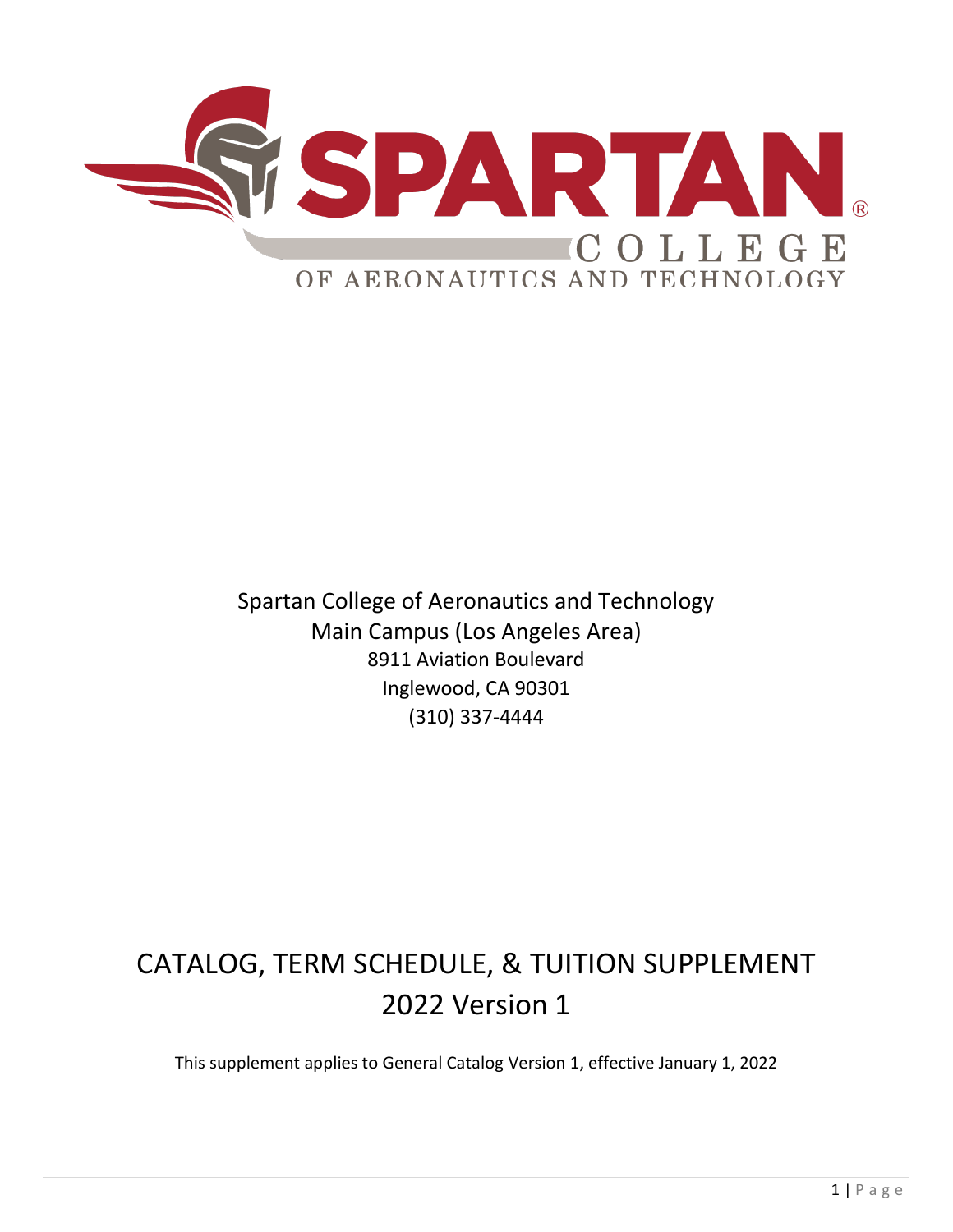# **NEW STUDENT START DATES**

|                                                                  |                            | Start Date - 2022 |           |            |           |            |  |  |  |
|------------------------------------------------------------------|----------------------------|-------------------|-----------|------------|-----------|------------|--|--|--|
|                                                                  | 1/4/2022                   | 3/14/2022         | 5/23/2022 | 8/1/2022   | 9/6/2022  | 11/14/2022 |  |  |  |
| Program                                                          | <b>Estimated Grad Date</b> |                   |           |            |           |            |  |  |  |
| <b>Aviation</b><br><b>Maintenance</b><br><b>Technology (AOS)</b> | 8/31/2023                  | 11/9/2023         | 2/9/2024  | 4/18/2024  | 5/23/2024 | 8/5/2024   |  |  |  |
| Airframe &<br>Powerplant<br>(Diploma)                            | 5/18/2023                  | 7/28/2023         | 10/6/2023 | 12/22/2023 | 2/9/2024  | 4/18/2024  |  |  |  |

# **CLASS SCHEDULES**

| Program / Shift                                                    | <b>Begin</b>      | End        |
|--------------------------------------------------------------------|-------------------|------------|
| Day Shift (Monday through Friday)                                  |                   |            |
| Airframe & Powerplant (Diploma)                                    | $7:30$ am         | $1:45$ pm  |
|                                                                    |                   |            |
| <b>Evening Shift</b> (Monday through Friday)                       |                   |            |
| Airframe & Powerplant (Diploma)                                    | $5:30$ pm         | 11:45 pm   |
|                                                                    |                   |            |
| <b>Associates Degree Program Classes (Monday through Thursday)</b> |                   |            |
| Aviation Maintenance Technology (AOS Degree)                       | $6:00 \text{ pm}$ | $10:00$ pm |



*Students are expected to complete their final term by the Graduation Date corresponding to the Start Date listed on their Enrollment Agreement. Graduation dates may change in the event of weather-related school closings, punitive grades issues, or if a student is granted a Leave of Absence (LOA).* 

*General Education and Technical; Classes are scheduled Monday through Friday, Day & Night courses follow the same curricula and policies, both use the same equipment and facilities. Appropriate meal periods (50 minutes) and hourly breaks (10 minutes).*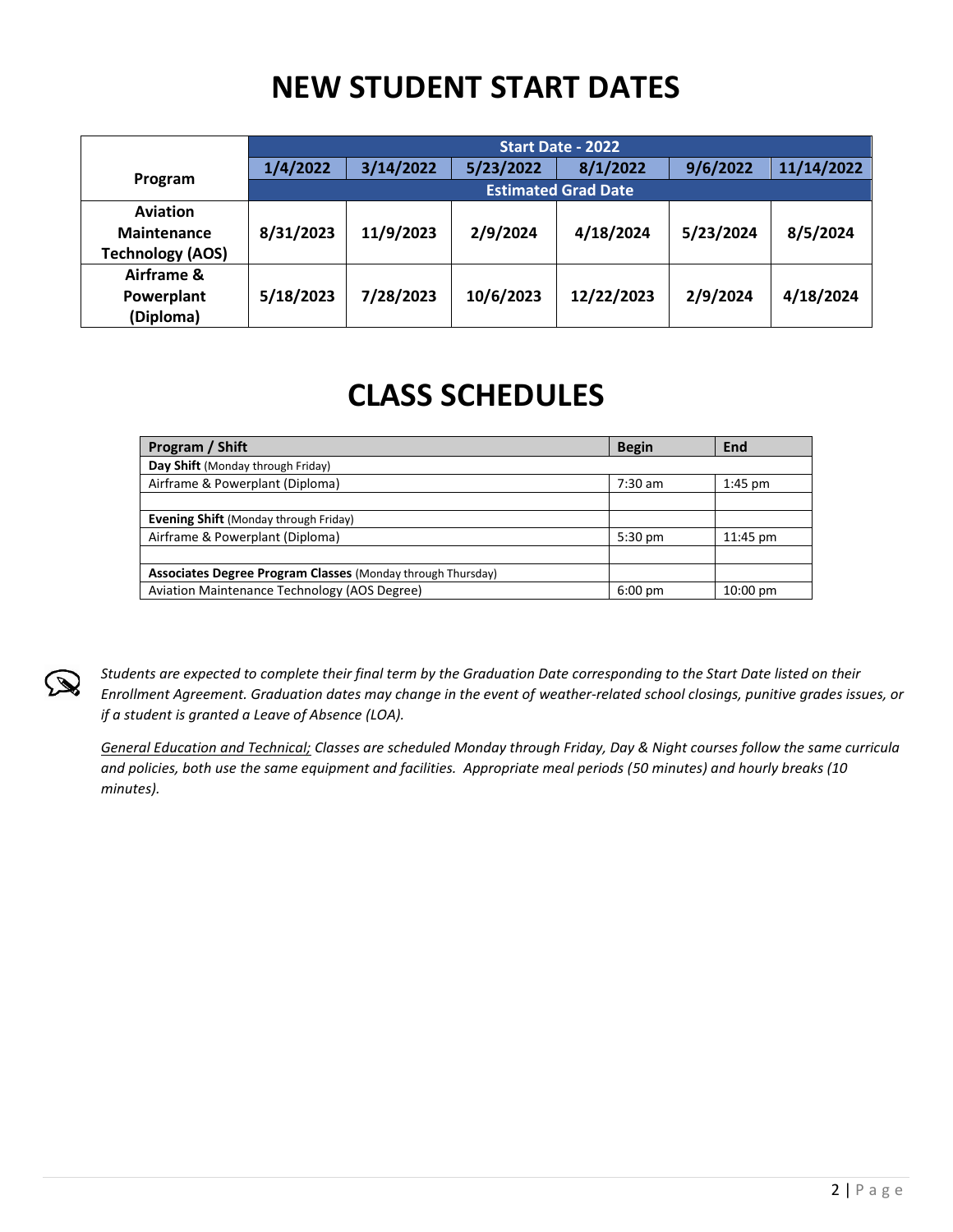# **ACADEMIC TERM CALENDAR**

## **Continuing, Returning and New Students with Transfer Credits**

| <b>2022 Term Dates</b> |                 |  |  |  |  |
|------------------------|-----------------|--|--|--|--|
| <b>TERM START</b>      | <b>TERM END</b> |  |  |  |  |
| 1/4/2022               | 2/7/2022        |  |  |  |  |
| 2/8/2022               | 3/11/2022       |  |  |  |  |
| 3/14/2022              | 4/14/2022       |  |  |  |  |
| 4/18/2022              | 5/19/2022       |  |  |  |  |
| 5/23/2022              | 6/24/2022       |  |  |  |  |
| 6/27/2022              | 7/29/2022       |  |  |  |  |
| 8/1/2022               | 9/1/2022        |  |  |  |  |
| 9/6/2022               | 10/7/2022       |  |  |  |  |
| 10/11/2022             | 11/11/2022      |  |  |  |  |
| 11/14/2022             | 12/22/2022      |  |  |  |  |

# **ACADEMIC BREAK CALENDAR**

| <b>Holidays &amp; Breaks 2022</b> |                      |
|-----------------------------------|----------------------|
| New Year's Break                  | January 1-3, 2022    |
| MLK Holiday                       | January 17,2022      |
| <b>Break</b>                      | April 15, 2022       |
| <b>Break</b>                      | May 20, 2022         |
| Memorial Day Holiday              | May 30, 2022         |
| Independence Day Holiday          | July 4, 2022         |
| Break                             | September 2, 2022    |
| Labor Day Holiday                 | September 5, 2022    |
| Break                             | October 10, 2022     |
| <b>Thanksgiving Break</b>         | November 21-25, 2022 |
| Winter Break                      | December 22-31, 2022 |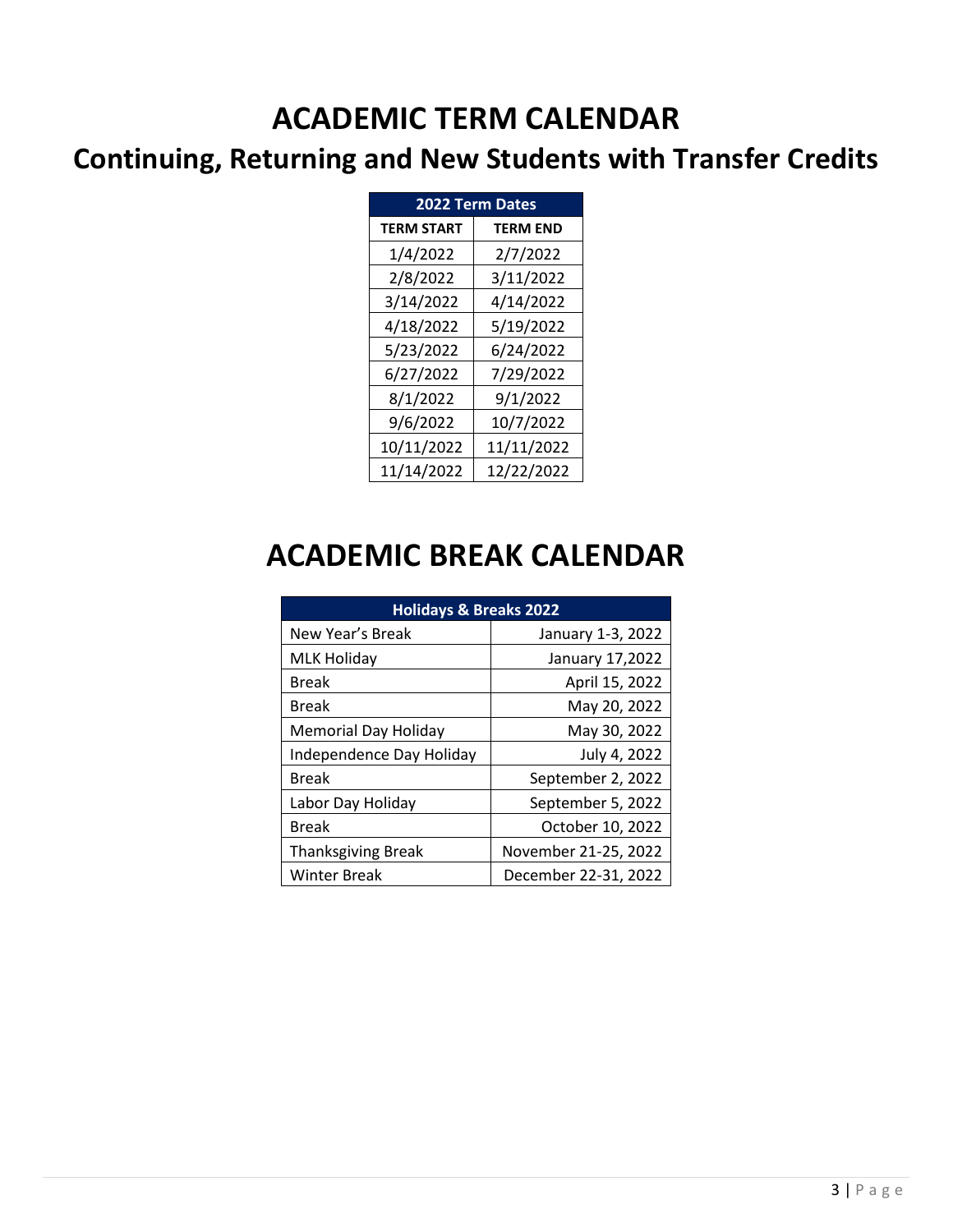### **TUITION, FEES, AND COSTS**

| Program Title/Credential Level                  | Mos. | <b>Clock</b><br><b>Hours</b> | Term-<br>Module<br>$($ . | Credit<br>Hours | Tuition<br>(Per<br>Credit) | Tuition  | Estimated<br>Tool Kit* | Uniform | Insurance | <b>Book/Course</b><br>Fee<br>$(*)$ | Technology<br>Fee | <b>STRF</b><br>$(***)$ | Program Cost |
|-------------------------------------------------|------|------------------------------|--------------------------|-----------------|----------------------------|----------|------------------------|---------|-----------|------------------------------------|-------------------|------------------------|--------------|
| Aviation Maintenance Technology<br>(AOS Degree) | 22   | 2340                         | 17                       | 105             | \$489                      | \$51,304 | \$1,600                | \$295   | \$150     | \$4,054                            | \$500             | \$28.50                | \$57,931.50  |
| Airframe & Powerplant (Diploma)                 | 18   | 2100                         | 14                       | 93              | \$489                      | \$45,440 | \$1,600                | \$295   | \$150     | \$3,175                            | \$500             | \$25.00                | \$51,185.00  |

STRF is non-refundable. The remaining items are refundable except opened/unwrapped, out of date, and damaged items. Sales tax will be charged for all applicable Bookstore purchases.

 *-Term /Module equal 5 weeks. \* This is an estimate only - includes computer, digital course content, books, testing material, and all FAA Examination Fees (First attempt only). \*\* If applicable.* 

#### **METHOD OF PAYMENT SELECTED:**

| Title IV | /Military | Private Loans | Cash Payments | Other |
|----------|-----------|---------------|---------------|-------|

**PAYMENT OPTION (FOUR OR MORE INSTALLMENTS):** *Students who choose to make cash payments while actively enrolled in classes will not be charged interest.*

#### *Type of Instruction: Classroom and Online – Classroom instruction will take place at 8911 Aviation Boulevard, Inglewood, CA 90301*

| Program Title/Credential Level                  | Day/Night | Class Day and Times                        |
|-------------------------------------------------|-----------|--------------------------------------------|
| Aviation Maintenance Technology<br>(AOS Degree) | Night     | 6:00 p.m. to 10:00 p.m., Monday - Thursday |
| Airframe & Powerplant (Diploma)                 | Day       | 7:30 a.m. to 1:45 p.m., Monday $-$ Friday  |
| Airframe & Powerplant (Diploma)                 | Night     | 5:30 p.m. to $11:45$ p.m., Monday - Friday |

Schedules are reserved on a first-come, first-served basis and class schedules vary for each class start date. A waiting list may exist for some class starting dates. In the event Student has completed all requirements to reserve a class schedule and is on a waiting list, Student will be placed on the next available starting date schedule. Schedules are by request only. The College reserves the right to change schedules and move students.

*Please see Catalog/Supplement for a list of potential fees. Including but not limited to an international fee of \$2000. Should additional fees be required, an approximate 30 days advance notice to the student and state approval will be required*.

Any interruption in training may create a change in Student's tuition charges. Upon re-entering, student will be charged the current rate.

#### **Associates Degree students that completed the A&P Diploma Program will not be charged another Insurance or Application Fee**

Note: The following fees need to be added to the total program cost for international students: (1) \$2,000 International Student Fee. \*Spartan International Scholarship may be available to those that qualify. (See International Student Requirements in the General Catalog.) After receiving the I-20A-B form the student needs to pay the SEVISI-901fee of\$200priortotheVISAinterviewwiththeAmericanEmbassyorConsulate.

Alltuitionandprogramlengthsarebasedonastudentattendingthefullprogramforwhichheorsheisenrolled. AnacademicyearfortheTechnicalCollegeisdefinedas completion of 900clock hours. The satisfactory completionofthe clock hoursin theacademic yearis necessarybefore a studentmay progressto thenextlevelof academic standing.

### **Miscellaneous Fees**

| <b>Possible Misc. Fees All Programs</b>                                                                     |         |                        |                     |  |  |  |  |
|-------------------------------------------------------------------------------------------------------------|---------|------------------------|---------------------|--|--|--|--|
| \$25.00<br>\$5.00<br>Advanced Standing Examination Fee (Per Credit Hour)<br>Replacement Identification Card |         |                        |                     |  |  |  |  |
| Change of Program Fee                                                                                       | \$10.00 | Replacement of Diploma | \$25.00             |  |  |  |  |
| Diploma Covers                                                                                              | \$10.00 | Return Check Fee       | \$30.00             |  |  |  |  |
| <b>Transcripts</b>                                                                                          | \$5.00  | Course repeat charges  | <b>Tuition Rate</b> |  |  |  |  |

An international fee of \$2,000, may be charged to students requiring an F-1 or M-1 visa.

**Note:** There is no pro-ration to any make-up work fee less than 1 hour and greater than 1 minute (rounded to the nearest hour).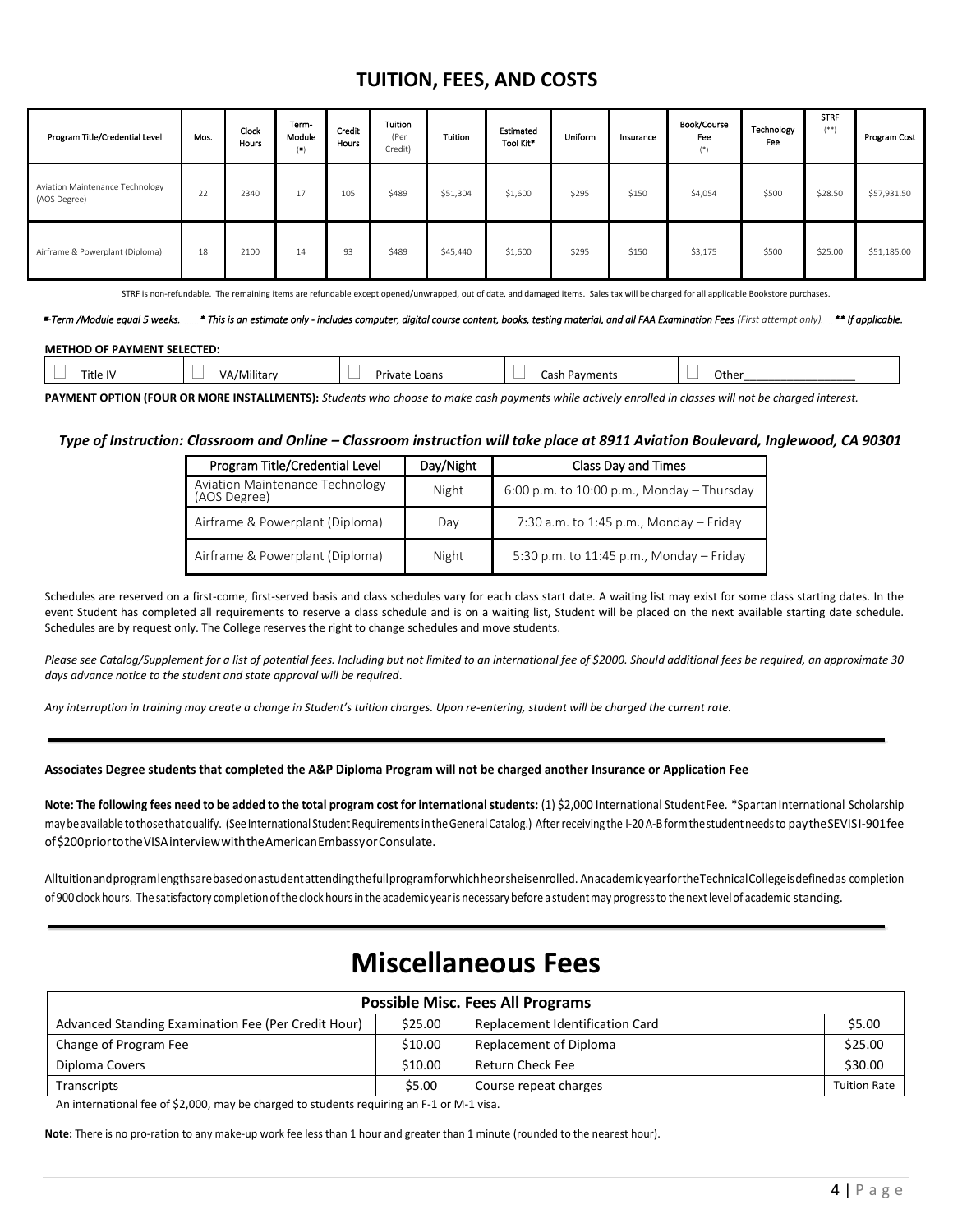### **LICENSING AND ACCREDITATION**

Spartan College of Aeronautics and Technology is a private institution approved to operate by the Bureau for Private Postsecondary Education.

**Bureau for Private Postsecondary Education** 1747 N Market Blvd, Suite 225 Sacramento, CA 95834 (916) 431-6959 or (888) 370-7589 (916) 263-1897 fax [www.bppe.ca.gov](http://www.bppe.ca.gov/)

Approval to operate means compliance with state standards as set forth in the California Education Code, Title 3, Division 10, Part 59, Chapter 8.

Any questions and/or concerns not satisfactorily answered by the institution may be directed to the Bureau. A student or any member of the public may file a complaint about this institution by calling (888) 370-7589 or by completing a complaint form which can be obtained on the Bureau's website [www.bppe.ca.gov.](http://www.bppe.ca.gov/)

As a prospective student, you are encouraged to review this catalog prior to signing an enrollment agreement. You are also encouraged to review the School Performance Fact Sheet, which must be provided to you prior to signing an enrollment agreement and can also be found on our website with the following links.

<https://www.spartan.edu/wp-content/uploads/2021/09/BPPE-SPFS-20201130-LAv1.pdf> <https://www.spartan.edu/wp-content/uploads/2021/09/BPPE-SPFS-20201130-LA-AOSv1.pdf> <https://www.spartan.edu/wp-content/uploads/2021/09/BPPE-SPFS-20201130-IEv1.pdf>

Also, please see the College's Student Complaints and Grievance Procedures on page 53 to resolve any complaints.

Spartan College of Aeronautics and Technology is accredited by the Council on Occupational Education (COE).

**Council on Occupational Education** 7840 Roswell Road, Building 300, Suite 325 Atlanta, GA 30350 (770) 396-3898 or (800) 917-2081

(770) 396-3790 fax [www.council.org](http://www.council.org/)

Spartan College of Aeronautics and Technology is authorized to offer Associate in Occupational Studies with Majors in Aviation Maintenance Technology.

The LAX Airframe & Powerplant Program Diploma program is approved by the **Federal Aviation Administration** under the Certificate #: NR0T084K. Inland Empire Campus is approved under Certificate: 7BIT627K.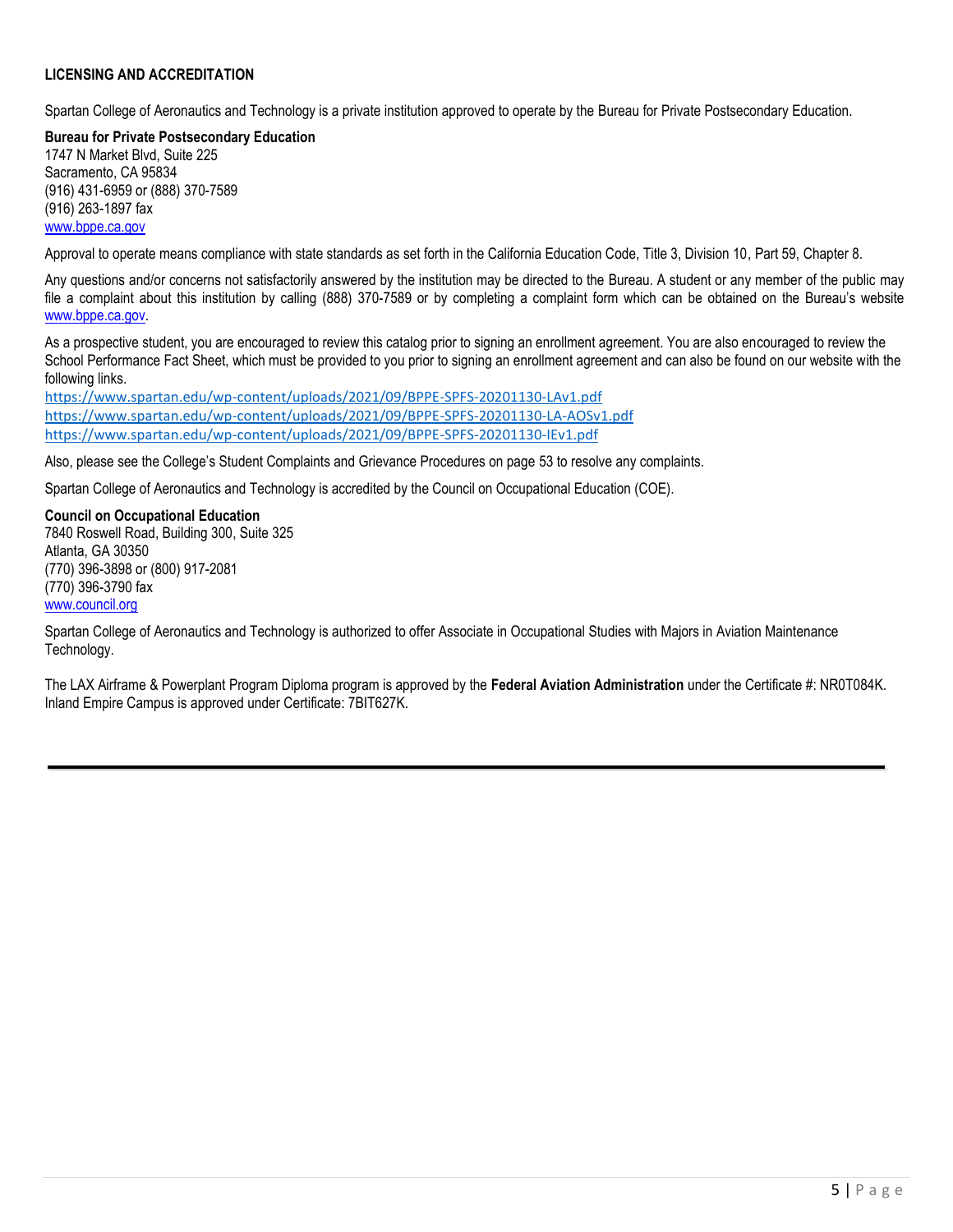## **ADMINISTRATIVE STAFF, AND FACULTY**

|  |  |  |  | <b>ADMINISTRATIVE STAFF</b> |
|--|--|--|--|-----------------------------|
|  |  |  |  |                             |

|             | ADIVIIIVIO LINA LIVE OTALI |                                          |  |  |  |  |  |
|-------------|----------------------------|------------------------------------------|--|--|--|--|--|
| <b>NAME</b> |                            | TITI F                                   |  |  |  |  |  |
|             | <b>CHRIS TUREN</b>         | <b>CAMPUS PRESIDENT</b>                  |  |  |  |  |  |
|             | <b>HORACE PLEASANT</b>     | DEAN OF ACADEMIC AFFAIRS AND OPERATIONS  |  |  |  |  |  |
|             | <b>GLENN THOMPKINS</b>     | REGIONAL VICE PRESIDENT OF ADMISSIONS    |  |  |  |  |  |
|             | TINA VOONG                 | DIRECTOR OF STUDENT FINANCE              |  |  |  |  |  |
|             | COLLEEN MEYER              | DIRECTOR OF CAREER SERVICES              |  |  |  |  |  |
|             | KEISHA SOSIAS              | SENIOR VICE PRESIDENT OF HUMAN RESOURCES |  |  |  |  |  |

| <b>CAMPUS FACULTY (Main Campus)</b> |                                               |                                    |                                                                                                                                                     |                                     |                                                                                                   |  |  |  |
|-------------------------------------|-----------------------------------------------|------------------------------------|-----------------------------------------------------------------------------------------------------------------------------------------------------|-------------------------------------|---------------------------------------------------------------------------------------------------|--|--|--|
| <b>NAME</b><br><b>TITLE</b>         |                                               | <b>COURSES</b><br><b>TAUGHT</b>    | <b>EDUCATION / CERTIFICATION</b>                                                                                                                    | <b>YEAR OF</b><br><b>EMPLOYMENT</b> | <b>EXPERIENCE</b><br><b>IN FIELD</b><br><b>AND/OR IN</b><br><b>CLASSROOM</b><br><b>AS OF 2022</b> |  |  |  |
|                                     |                                               |                                    | <b>Full Time Faculty</b>                                                                                                                            |                                     |                                                                                                   |  |  |  |
| Cliff Gober                         | $Instructor -$<br>A&P                         | GN 101 & GN 102                    | <b>Undergrad Coursework</b><br><b>Purdue University</b>                                                                                             | 2004                                | 16 yrs.<br>classroom                                                                              |  |  |  |
| Dale Harrell                        | $Instructor -$<br>A&P                         | All A&P Courses except GN 101      | <b>A&amp;P</b> Certification<br>Spartan College of Aeronautics<br>and Technology                                                                    | 2019                                | 14 yrs. field /<br>7 mo.<br>classroom                                                             |  |  |  |
| David Freed                         | $Instructor -$<br>A&P                         | All A&P Courses except GN 101      | <b>BA/Liberal Arts-Mass</b><br>Communications, AA/Psychology,<br><b>A&amp;P</b> Certification<br>California State University, Long Beach            | 2016                                | 9 yrs. field /<br>13 yrs.<br>classroom                                                            |  |  |  |
| Dennis<br>Apolonio                  | $Instructor -$<br>A&P                         | All A&P Courses except GN 101      | BS/Business Management,<br>University of Phoenix<br><b>A&amp;P</b> Certification                                                                    | 2012                                | 32 yrs. field /<br>8 yrs.<br>classroom                                                            |  |  |  |
| Dennis<br>Peltier                   | $Instructor -$<br>A&P                         | All A&P Courses except GN 101      | <b>A&amp;P Certification</b><br>West Los Angeles College                                                                                            | 1999                                | 18 yrs. field /<br>25 yrs.<br>classroom                                                           |  |  |  |
| <b>Ervin Riggs</b>                  | $Instructor -$<br>A&P                         | All A & P Courses except GN<br>101 | MS/Project Management<br><b>BS/Aviation</b><br>Maintenance Mgmt.<br>Embry-<br><b>Riddle Aeronautical University</b><br><b>A&amp;P</b> Certification | 2021                                | 31 yrs. field                                                                                     |  |  |  |
| Horace<br>Pleasant                  | Program<br>Director,<br>$Instructor -$<br>A&P | All A&P Courses except GN 101      | MBA/Master of Business<br>Administration in Aviation,<br>Embry-Riddle Aeronautical<br>University<br>A&P Certification                               | 2013                                | 14 yrs. field /<br>7 yrs.<br>classroom                                                            |  |  |  |
| James<br>Lasser                     | Instructor -<br>A&P                           | All A&P Courses except GN 101      | AAS/Aviation Maintenance<br>Technology, A& P Certification<br>Spartan College of Aeronautics<br>and Technology, Westwood<br>College                 | 2022                                | 18 yrs.<br>classroom                                                                              |  |  |  |
| Jeff Post                           | $Instructor -$<br>A&P                         | All A&P Courses except GN 101      | AAS/Aviation Maintenance<br>Technology, A&P Certification<br><b>Spartan College of Aeronautics</b><br>and Technology                                | 2011                                | 15 yrs.<br>classroom                                                                              |  |  |  |
| Jose<br>Calderon                    | $Instructor -$<br>A&P                         | All A&P Courses except GN 101      | West Los Angeles College/ A & P<br>Certification                                                                                                    | 2021                                | 33 yrs. field                                                                                     |  |  |  |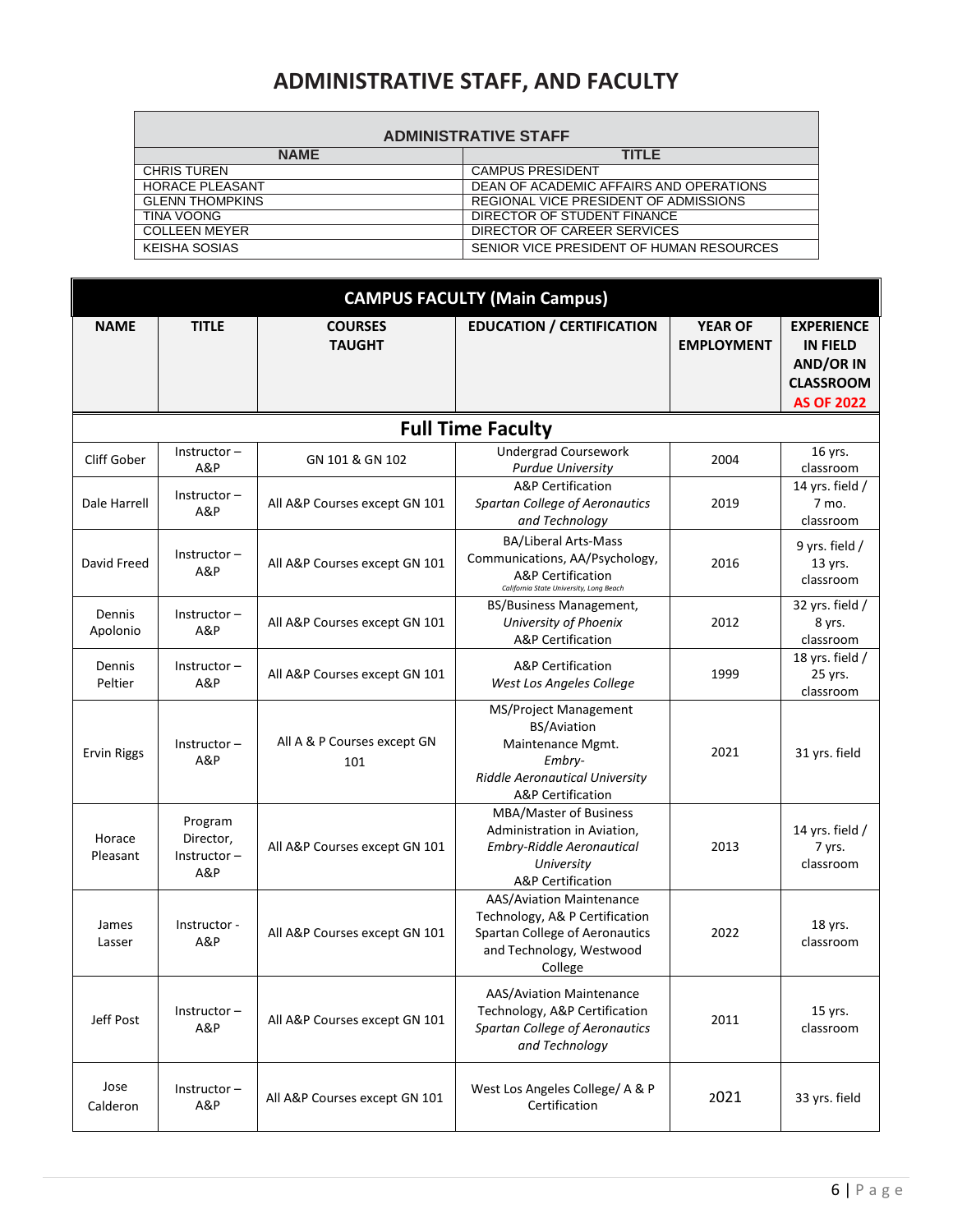| Mark<br>Chojnicki    | $Instructor -$<br>A&P                  | All A&P Courses except GN 101                        | <b>AAS- Aviation Maintenance</b><br>Technology, A&P Certification<br>Spartan College of Aeronautics<br>and Technology                                                 | 2013 | 8 yrs. field / 7<br>yrs. classroom     |
|----------------------|----------------------------------------|------------------------------------------------------|-----------------------------------------------------------------------------------------------------------------------------------------------------------------------|------|----------------------------------------|
| Martin<br>Montague   | $Instructor -$<br>A&P                  | All A&P Courses except GN 101                        | MOA/Master of Aeronautical<br>Science, BS/Professional<br>Aeronautics, A&P Certification<br>Embry-Riddle Aeronautical<br>University                                   | 2010 | 6 yrs. field /<br>11 yrs.<br>classroom |
| Rob<br>Anderson      | $Instructor -$<br>A&P                  | All A&P Courses except GN 101                        | A&P Certification<br>West Los Angeles College                                                                                                                         | 2011 | 23 yrs. field /<br>9 yrs.<br>classroom |
| Sharon<br>Thomas     | $Instructor -$<br>A&P                  | All A&P Courses except GN 101                        | AS - Aviation Maintenance<br>Technology<br>AS - Electronic Communications<br><b>BS-Industrial Technology</b><br>University of Phoenix<br><b>A&amp;P</b> Certification | 2020 | 7 yrs. field                           |
| Winston<br>Boyce*    | $Instructor -$<br>A&P                  | All A&P Courses including<br><b>Aviation Science</b> | JD/Juris Doctorate Law,<br>MS/Business Administration<br>University of West Los Angeles<br><b>EASA Certification</b>                                                  | 2019 | 49 yrs. field /<br>5 mo.<br>classroom  |
| <b>Yves Miller</b>   | $Instructor -$<br>A&P                  | GN 101, GN102, GN103 and all<br>Airframe courses     | BS/Business Administration,<br>Airframe Certification<br>California State University,<br>Dominguez Hills                                                              | 2013 | 13 yrs.<br>classroom                   |
|                      |                                        |                                                      | <b>Part Time Faculty</b>                                                                                                                                              |      |                                        |
| Fatema<br>Baldiwala* | Adjunct<br>Instructor<br><b>GEN ED</b> | <b>English Courses</b>                               | MA English, California State<br>University, CA Single Subject<br>Credential, English, BA, English,<br><b>National University</b>                                      | 2021 | 8 yrs.<br>Classroom                    |
| Delfino<br>Leon      | Adjunct<br>Instructor<br>A&P           | All A&P Courses                                      | MS/ Aeronautical Science,<br><b>BS/Professional Aeronautics</b><br>Embry-Riddle Aeronautical<br>University, A&P Certification                                         | 2021 | 25 yrs. Field/0<br>yrs. classroom      |
| Delmus<br>Douglas    | Adjunct<br>Instructor-<br>A&P          | All A&P except GN 101                                | White Station High, School/A&P<br>Certification                                                                                                                       | 2021 | 23 yrs. Field/<br>0 yrs.<br>classroom  |
| Alonzo<br>Jones*     | Instructor-<br><b>GEN ED</b>           | Math/Science                                         | MA/Education Tech Based Ed,<br><b>BS/Biology</b><br>California State University,<br>Dominguez Hills                                                                   | 2017 | 3 yrs.<br>Classroom                    |
| Alan Ridley          | Adjunct<br>Instructor-<br>A&P          | All A&P Courses                                      | AS/Aviation Maintenance/A&P<br>Certification                                                                                                                          | 2021 | 15 yrs. Field/0<br>yrs. classroom      |
| Hedyeh<br>Reza*      | $Instructor -$<br><b>GEN ED</b>        | Sociology                                            | MA/Sociology California State<br>University of Los Angeles                                                                                                            | 2020 | 1 year<br>classroom                    |

\*General Education Instructor

**CERTIFICATION STATEMENT: The information contained in this catalog supplement is true and correct to the best of my knowledge.**

Chris Turen

Chris Turen, Campus President

February 1, 2022<br>Date